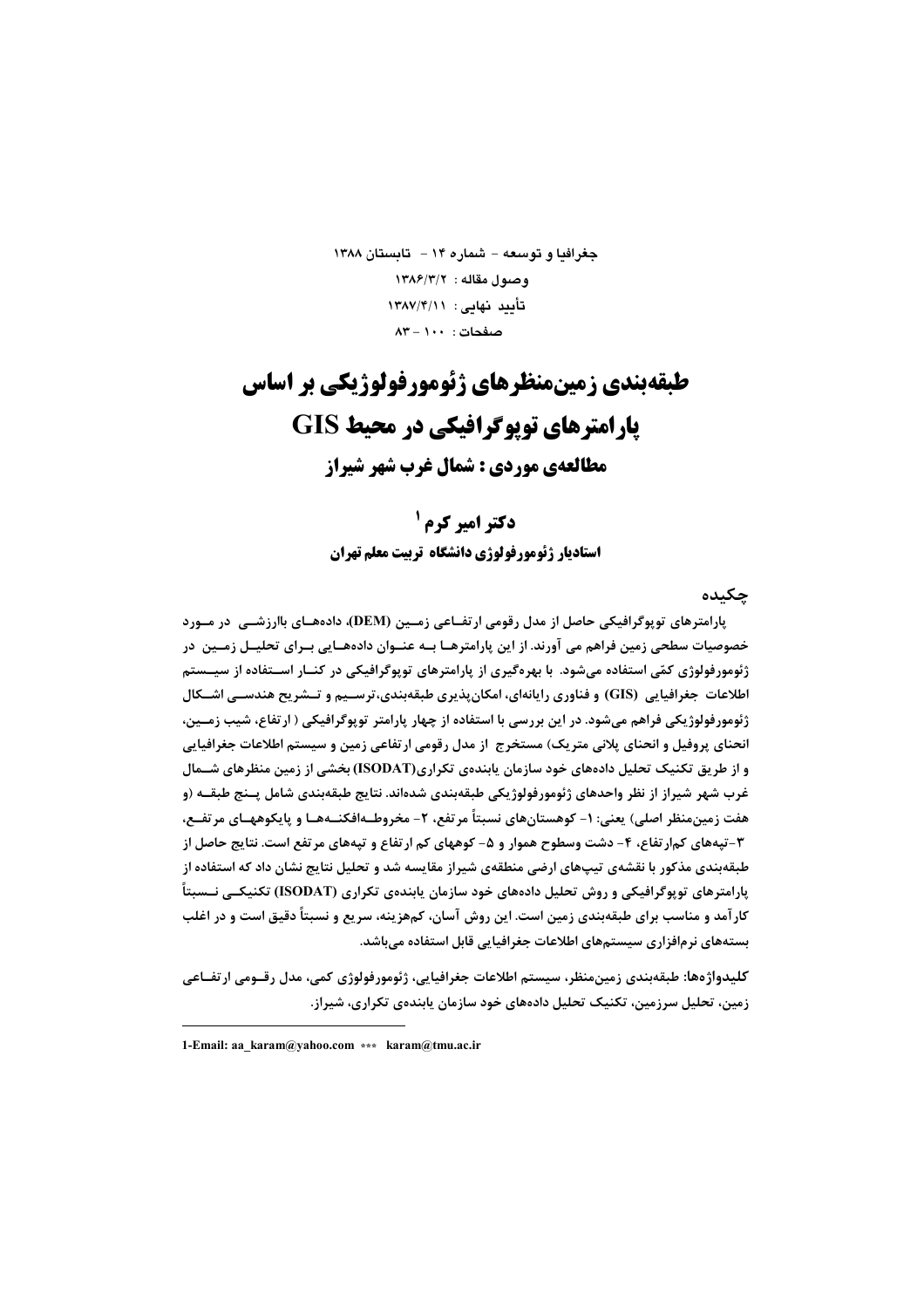مقدمه

 $\Lambda$ ۴

زمین به عنوان بخشی از سطح تماس، حیطــهی اصــلی مطالعــات ژئومورفولــوژیکی اســت و بديهي است كه شناخت و بررسـي دقيـق آن، در تحليـل و مـدلسـازي فـرمهـا و فرآينــدهاي ژئومورفولوژیکی نقش بسزایی دارد. یکی از وظایف، اهداف ودلمشغولی های ژئومورفولوژیستهـا طبقهبندی زمین ٰ و تقسیم آن به اشکال ِ ویژه است. بدین منظور سعی مـے شــود ۖ کــه ســطح پیوستاری زمین به واحدهای فضایی مجزایی با شکل،حجم وتوپوگرافی خاص طبقهبندی شـود. کمّیسازی این واحدها نه تنها به عنوان یک هدف (در دهههای اخیر) برای توصیف چشمانداز، بلکه به عنوان بخشی از مدل سازی فضایی فرآیندهای ژئومورفولوژیکی مورد توجه قـرار گرفتــه است. امروزه نمایش رقومی ارتفاع زمین، چشمانـداز جدیـدی در ژئومورفولـوژی کمّـی ٔ بـرای شناخت و تبیین تحول ناهمواریها باز نموده و جایگاه و کاربرد ویژهای در تحلیل زمین ٔ جهت در ک فرآیندهای شکل;ایی به خود اختصاص داده است. از دیدگاه ژئومورفولوژیکی سطح زمین را ميتوان حداقل در چهار واحد فرمي يا شكلي به ترتيب از كلان تا خرد شـامل چــشمانــداز أ زمین،منظر <sup>۵</sup>، زمین نما <sup>۶</sup> و فرم ارضی<sup>۷</sup> تقسیمبندی نمود و برای ایـن تقـسیمبنـدی از دادههـای توپوگرافیکی بهره گرفت *(رامشت،۱۳۸۴: ۱۴).* پارامترهای توپوگرافیکی حاصل از مـدل رقـومی ارتفاعي^ زمين (DEM)، اطلاعـات بــا ارزشــي را در مــورد خــصوصيات ســطحي زمــين فــراهم ميآورند. از جمله پارامترهاي توپوگرافيکي مؤثر در شناخت فرم و فرآيندهاي ژئومورفولـوژيکي مے توان به ارتفاع، شیب دامنه، جهت دامنه، انحنای پروفیل ْ و انحنای پلانی متریـک `` اشـاره کرد. جدول (۱) برخی پارامترهای توپوگرافیکی حاصل از مدل رقومی ارتفـاعی زمـین را نــشان می،دهد. پارامترهای توپوگرافیکی به عنوان دادههایی برای تحلیل و طبقهبنــدی زمــین بــه کــار می روند. دامنهی کاربرد این دادههـا وسـیع بـوده و عـلاوه بـر ژئومورفولـوژی، در خاکـشناسی، هیدرولوژی، اکولوژی چشمانداز، مسایل نظامی و سایر جنبههای علوم زمین ِ نیز ِ کاربرد دارند (گلانت و ويلسون،۱۹۹۶؛ ۲۱۴).

- 1- land classification
- 2- Guantitative geomorphology 3- Terrain analysis
- 4-Landscape
- 5-Landview
- 6-Landfeature
- 7-Landform
- 8- Digital elevation model (DEM)
- 9- Profile curvature 10- Planimetric curvature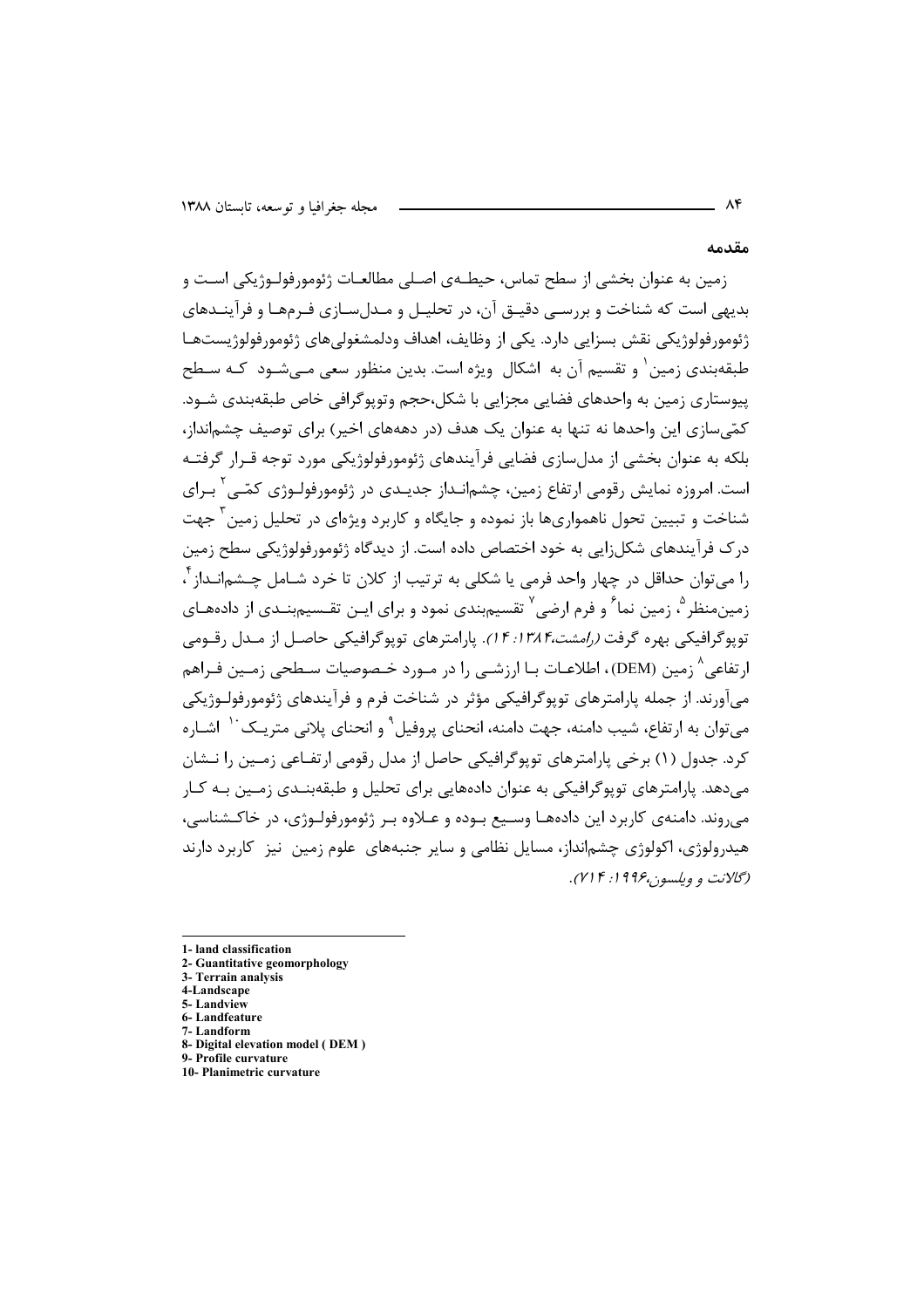| اهمیت و کاربرد                                                                                  | تعريف                                          | پارامتر<br>( خصيصه) |  |
|-------------------------------------------------------------------------------------------------|------------------------------------------------|---------------------|--|
| اقلیم، پوشش گیاهی، پتانسیل انرژی                                                                | بلندي از سطح دريا                              | ارتفاع              |  |
| شدت جریان سطحی و زیرسطحی، میزان<br>رواناب، پوشش گیاهی، حجم آب خاک،<br>ژئومورفولوژى، قابليت زمين | گراديان شيب دامنه                              | شيب                 |  |
| اقلیم، پوشش گیاهی، حجم آب خاک                                                                   | امتداد و جهت دامنه نسبت<br>به جهتهای جغرافیایی | جهت دامنه           |  |
| شدت رواناب                                                                                      | ميانگين شيب بخش بالايي<br>دامنه                | شيب بالاي دامنه     |  |
| میزان فرسایش، میزان رسوبدهی، زمان تمرکز<br>جريان سطحي                                           | حداکثر فاصله ی جریان آب<br>از یک نقطه در آبخیز | طول مسير جريان      |  |
| وضعيت رواناب سطحى، خصوصيات<br>هيدرولوژيكي                                                       | فاصلهى بلندترين نقطهي<br>أبخيز تا خروجي حوضه   | طول حوضهي أبخيز     |  |
| تمرکز جریان، نرخ فرسایش و رسوبگذاری،<br>ژئومورفولوژى                                            | خمیدگی و انحنای پروفیل<br>دامنه                | انحناي پروفيل       |  |
| همگرايي و واگرايي جريان آب، حجم آب خاک،<br>خصوصيات خاک                                          | خمیدگی و انحنای منحنی<br>ميزان                 | انحناي پلاني متريک  |  |

جدول ۱ : برخی پارامترهای توپوگرافیکی حاصل از از مدل رقومی ارتفاعی

گالانت و ویلسون ( ۲۰۰۰ : ۲ ) ( با تخلیص )

امروزه استفاده از مدل رقومی ارتفاعی در قالب سیستمهای اطلاعات جغرافیـایی ( GIS) در کنار پیشرفت فناوری رایانهای، عرصههـای جدیـدی را در ژئومورفولـوژی و تحلیـل زمـین بـاز نموده. برخی از نرمافزارهای سیستمهای اطلاعات جغرافیایی که قابلیت تحلیل زمین بر مبنــای مدل رقومي ارتفاعي زمـين را دارنـد عبارتنـد از: آرک اينفـو `، ايدريـسي `، ژئومـديا ٔ و سـاگا ْ. هماکنون در ژئومورفولوژی کمّی از مـدل رقـومی ارتفـاعی زمـین و پارامترهـای توپـوگرافیکی

- 1- geographic information system (GIS)
- 2- Arcinfo
- 3- Idrisi 4- Geomedia
- 5-Saga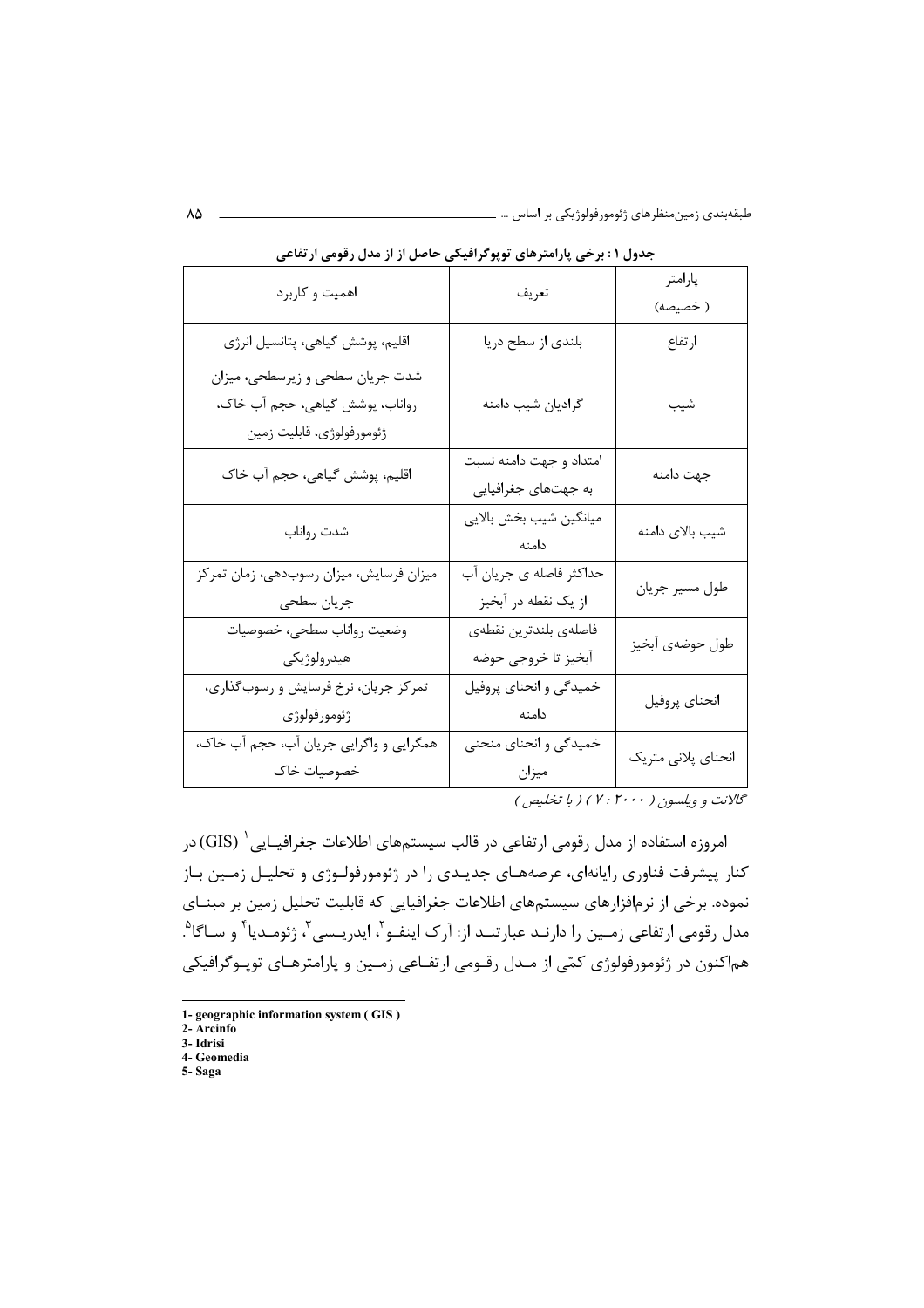استفادههای زیادی به عمل میآید. در واقع ژئومورفولوژی کمّی یـا ژئومورفـومتری<sup>۱</sup> یلــ <sub>،</sub> بــین توصيف كيفي اشكال زمين و تحليل اتوماتيك چشمانداز با اسـتفاده از سيـستمهـاي اطلاعـات جغرافیایی است.

مفهوم توصیف یک چشم|نداز بر پایهی شاخصهای هندسی را برای اولـین بـار پایـک<sup>۲</sup> بنـا نهاد *(پایک، ۱۹۸۸: ۴۹۲)*. او نــشان داد کـه بـا یکـسری مجموعـه انـدازهگیـریهـایی کـه فـرم توپوگرافیکی زمین را بیان میکنند می توان چشماندازهای متفاوت را از هم تفکیک کـرد. ایـن مفهوم بعداً در عرصهی ژئومورفولوژی توسـعهی بیــشتری پیــدا کــرد *(گالانـت و ویلــسون۱۹۹۶:*  $(V11 - V1)$ 

در رابطه با کارهای اولیه، اوانز <sup>۳</sup> سیستم یکبارچهای از تحلیل زمین و نقیشه کیشی شیب دامنهها ارائه نمود *(اوانز، ۱۹۸۰: ۲۷۴* - *۲۷۴)*. زونبرگن و تورن<sup>۴</sup> یک تحلیل کمــی از توپــوگرافی سطح زمین |رایه کردند *(زونبرگن و تورن، ۱۹۸۷ :۵۶-۴۵).* مور<sup>۵</sup> کاربرد مدلسازی رقومی زمین در ژئومورفولوژی، هیدرولوژی و بیولوژی را نــشان داد *(مـور،۱۹۹۱: ۲۰ - ۱).* گالانـت و ویلــسون برای تحلیل زمین در علوم زیست محیطی یک برنامهی نرمافـزاری طراحـی و پیـشنهاد دادنـد (گلانت و ویلسون،۱۹۹۶: ۷۲۲- ۷۱۳).

فردریکسون و دیگران<sup>۶</sup> میروری بیر رونیدهای جباری در میدل سیازی زمینبی داشیتهانید *( فردریکسون و دیگران، ۱۹۸۵ :۱۰۶- ۱۰۱*).کویین<sup>۷</sup> با استفاده از مدل رقومی زمینی مـسیرهای حرکت آب بر روی دامنهها را پیشبینــی کـرد *(کـویین، ۱۹۹۱: ۷۹-۵۹)*. ژانـگ ومونتگـومری<sup>^</sup> (۱۹۹۴) با استفاده از مدل رقومی ارتفاعی بـه شـبیهسـازی هیـدرولوژیکی پرداختنـد *(ژانـگ و مونتگومری۱۹۹۴: ۱۰۲۸–۱۰۱۹).* ایروین<sup>۹</sup> از روش فازی برای طبقـهبنـدی زمـین بهـره گرفـت *(ایروین،۱۹۹۷-۱۳۷).* گیلز <sup>۱٬</sup> مدل رقومی ارتفاعی را برای طبقـهبنـدی شـیبهـا بـهکـار گ فت (*گيلز*، ۱*۹۹۸: ۵۹۴–۵۸۱*).

1-Geomorphometry 2- Pike 3- Evans 4- Zevenbergen & Thorne 5. Moore 6- Frederikson, et al 7- Ouinn 8- Zhang & Montgomery **9.Irvin** 10-Giles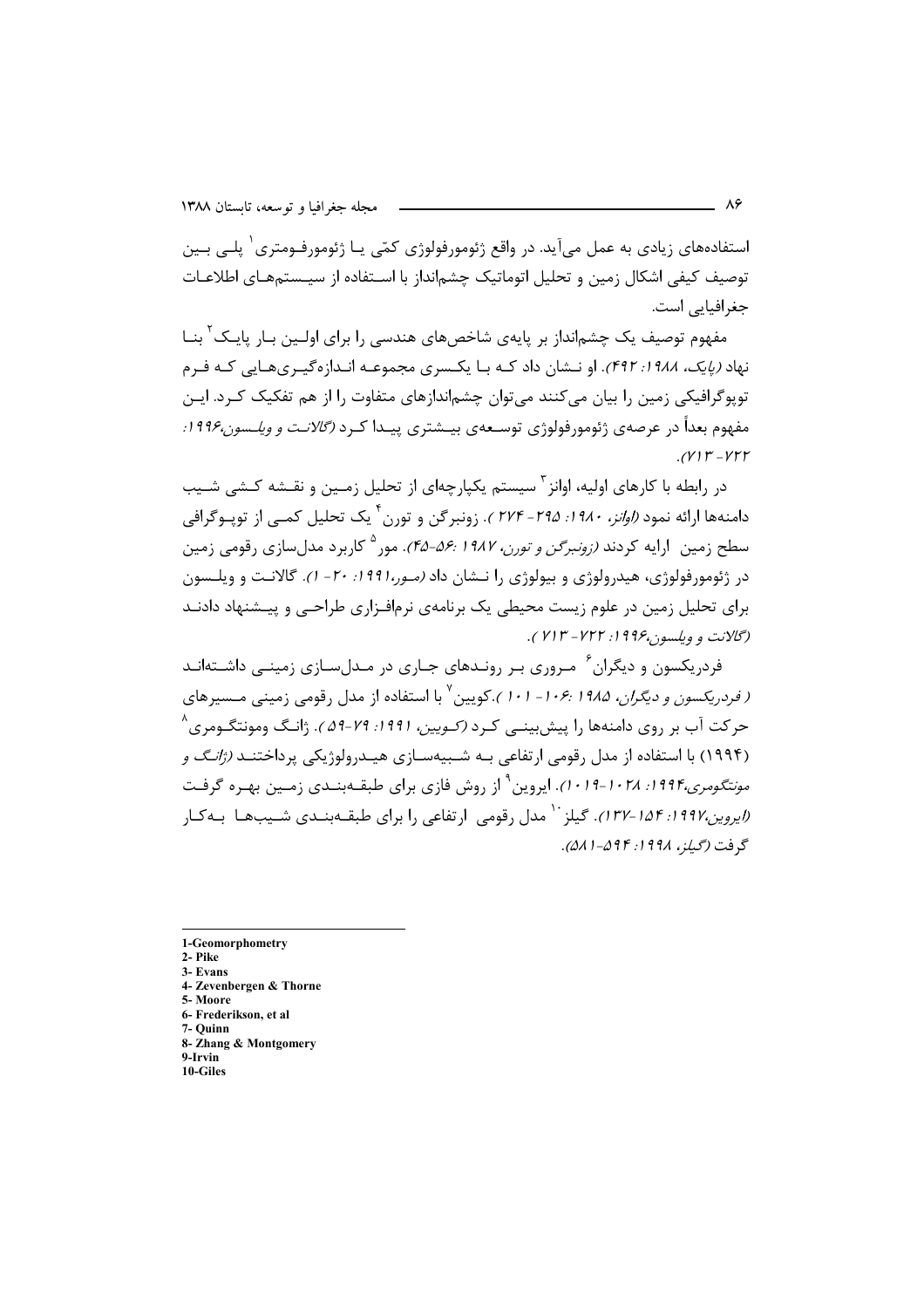مکـمـلان <sup>۱</sup> لندفرمها ۱٫ بااستفاده از تکنیک فازی طبقهبندی کرد *(مکـمیلان۲۰۰۰، ۵۲–۳۲)*. کلینگسیزن<sup>۲</sup> نیز با استفاده از پارامترهـای توپـوگرافیکی حاصـل از مـدلرقـومی ارتفـاعی بـه طبقهبندی اشکال زمین پرداخت *(کلینگسیزن۲۰۰۴، ۲۰۱۱*).

فرض بنيادين ژئومورفولوژي اين است كه بين فرآيندهاي سطحي و خصايص سطحي زمين روابط نزدیکی وجود دارد و این روابط از طریق پارامترهای توپیوگرافیکی قابیل بیـان و تــشریح است. لذا بەوسیلەی ترکیب یارامترهای توپوگرافیکی پس از یک\و آیند طبقەبندی (طبقەبنـدی ناهمواريها) مي توان مناطق توپوڳرافيڪي (واحدهاي ناهمواري) ,ا تعريف و استخراج نمود. اين تعریف و استخراج از طریــق مــدلِســازی فـضایی و برقــراری روابـط فیزیکــی یــا تجربــی بــین یا امترهای توپوگرافیکی و فرآیندهای سطحی اعمال مے شود.

طبقەبندى اشكال ژئومورفولوژيكى بەطور سـنتى از طريــق بررســى،ھـاي ميــدانى و يــا بــا استفاده از تفسیر عکسهای هوایی انجام می شود (مثلاً روش طبقهبندی سیستمهای ارضی<sup>۳</sup> یا ترسیم نقشههای ژئومورفولوژیکی)، این روشها علی رغم مزایا و کاربردهای خاص، هم زمان بـر و هم وابسته بـه تفـسير مفـسر و دانـستههـاي اوسـت. امـروزه توصـيف رقـومي خـصوصيات توپوگرافيكي يا هندسي زمين (در رابطه با توپوگرافي، شكل زمين و فرآينـد) در كنــا, فنــاوري رایانهای و سیستمهای اطلاعات جغرافیایی؛ امکان پذیری/ تـشریح و تبیـین/ قواعـد مـرتبط بـا طبقهبندی، ترسیم و شرح جزییات زمین را بیشتر فراهم کرده است. گرچه کتابـشناسی علمــی این عرصهی جدید در سطح جهانی نسبتاً غنی است و به سرعت توسعه می یابد اما در کشور ما بهویژه از نظر ژئومورفولوژی کمتر بدان توجه شده است. با توجه به کاربردهـای تحلیـل زمـین چه در ژئومورفولوژی و چه در سایر علوم زمین جا دارد که دانش پژوهان و محققان علوم زمـین در کشور ما بیشتر به این موضوع پرداخته و آن را غنا بخشند.

هدف از بررسی حاضر آن است کـه بـا اسـتفاده از مـدل رقـومی ارتفـاعی زمـین و برخـی یا,امترهای توپوگرافیکی حاصل از آن، زمین،منظرها یا اشکال کلان ژئومورفولـوژیکی بخــشی از ناهمواریهای شمال غرب شهر شیراز طبقهبندی شـود، بـرای طبقــهبنــدی از تکنیــک تحلیــل دادههای خودسازمان پابندهی تکراری ٔ (ISODAT) استفاده خواهد شد و نهایتاً نتیجـهی ایـن طبقهبندی با نقشهی طبقهبندی تیپهای ا<sub>ر</sub>ضی<sup>۵</sup> ناحیه مقایسه و تطبیق داده خواهد شد.

<sup>1-</sup>McMillan

<sup>2-</sup> Klingseisen 3- land systems

<sup>4-</sup> Iterative Self-Organizing Data Analysis Technique (ISODAT)

<sup>5-</sup>land types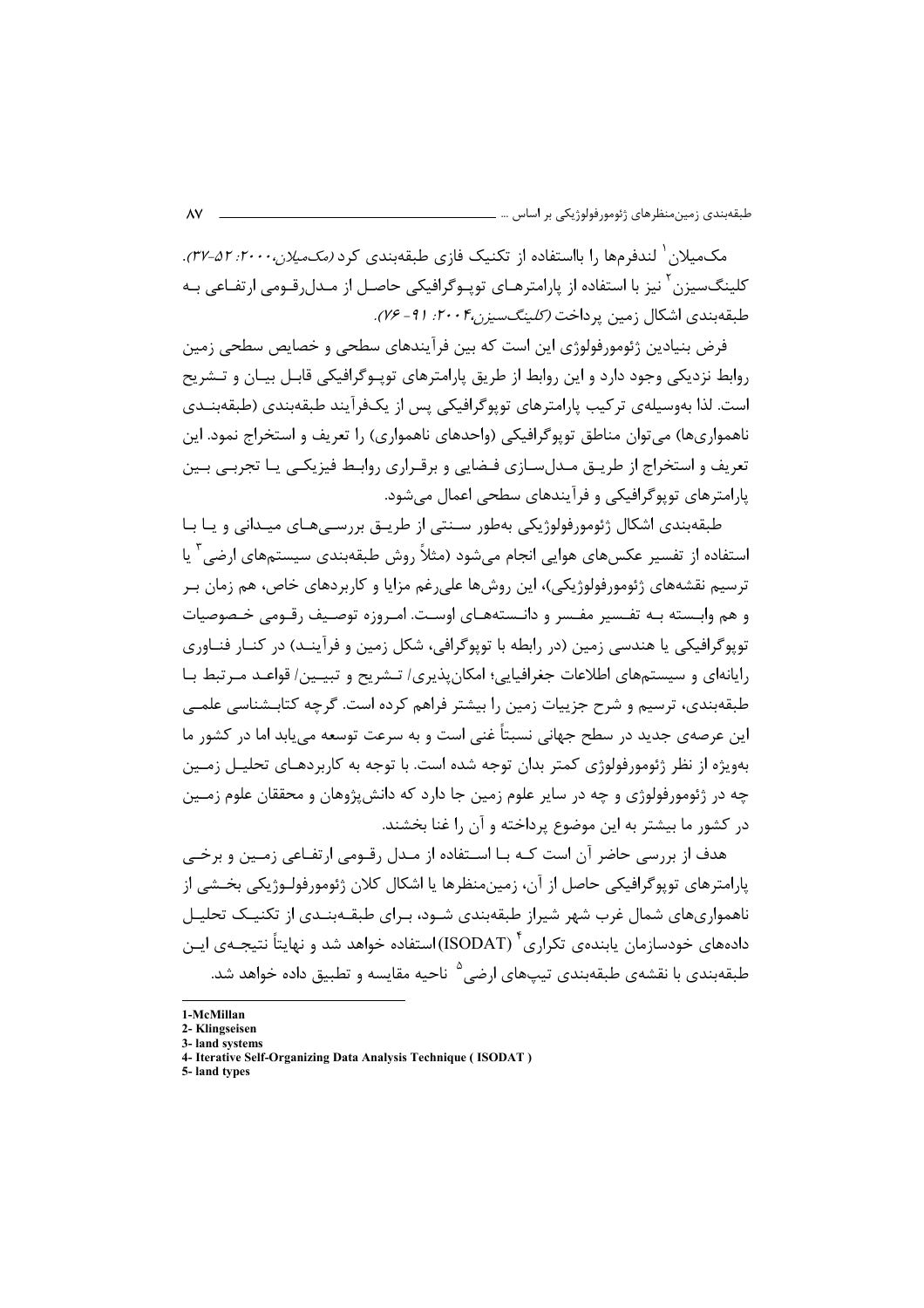#### موقعيت محدودهي مورد مطالعه

محدودهی مورد بررسی از نظر موقعیت در شهرستان شیراز از استان فارس و در شمالء رب شهر شیراز قرار دارد (شکل ۱) و تقریبـاً منطبــق بــر یــک بــرگ نقــشهی تویــوگرافی مقیــاس ۱: ۲۵۰۰۰ به شمارهی ۴۴۹۱ EA است.این محـدوده در مختـصات ۶۳۴۰۸۸/۵ تـا۶۴۴۲۹۰ طول جغرافیایی و ۳۲۹۳۶۵۶/۷ تا ۳۳۰۴۵۲۸ عرض جغرافیایی در سیستم تصویر UTM واقع بوده و مساحتی حدود ۱۱۰ کیلومتر مربع دارد. جادهی ارتباطی شیراز- پاسوج از این محـدوده عبور مي كند و علاوه بر چندين شهرك وروستا، شهر جديد صدرا نيــز در ايــن ناحيــه احــداث شده است. منطقهی مورد مطالعه از کوهستانها و ناهمواریهایی تشکیل شده که به تبعیت از روند عمومی زاگرس، جهتی شمال غربی- جنـوب شـرقی داشـته و در بـین آنهـا دشـتهـای میانکوهی کوچک و بزرگی شکل گرفته است. حـداکثر ارتفـاع کوهـستانهـا در ایـن محـدوده ۲۳۰۰ متر و حداقل ارتفاع در دشت به حدود ۱۶۳۰ متر می رسـد. شـیب عمـومی بـه سـمت جنوب شرق میباشد و محدودهی مورد بررسی بخشی از حوضهی آبریز دریاچـهی مهارلوسـت. در ادامهی این محدوده به سمت جنوب شرق دشت و شهر شیراز قرار دارد.



شکل ۱: موقعیت محدودهی مورد بررسی مأخذ : نگارنده

 $\lambda\lambda$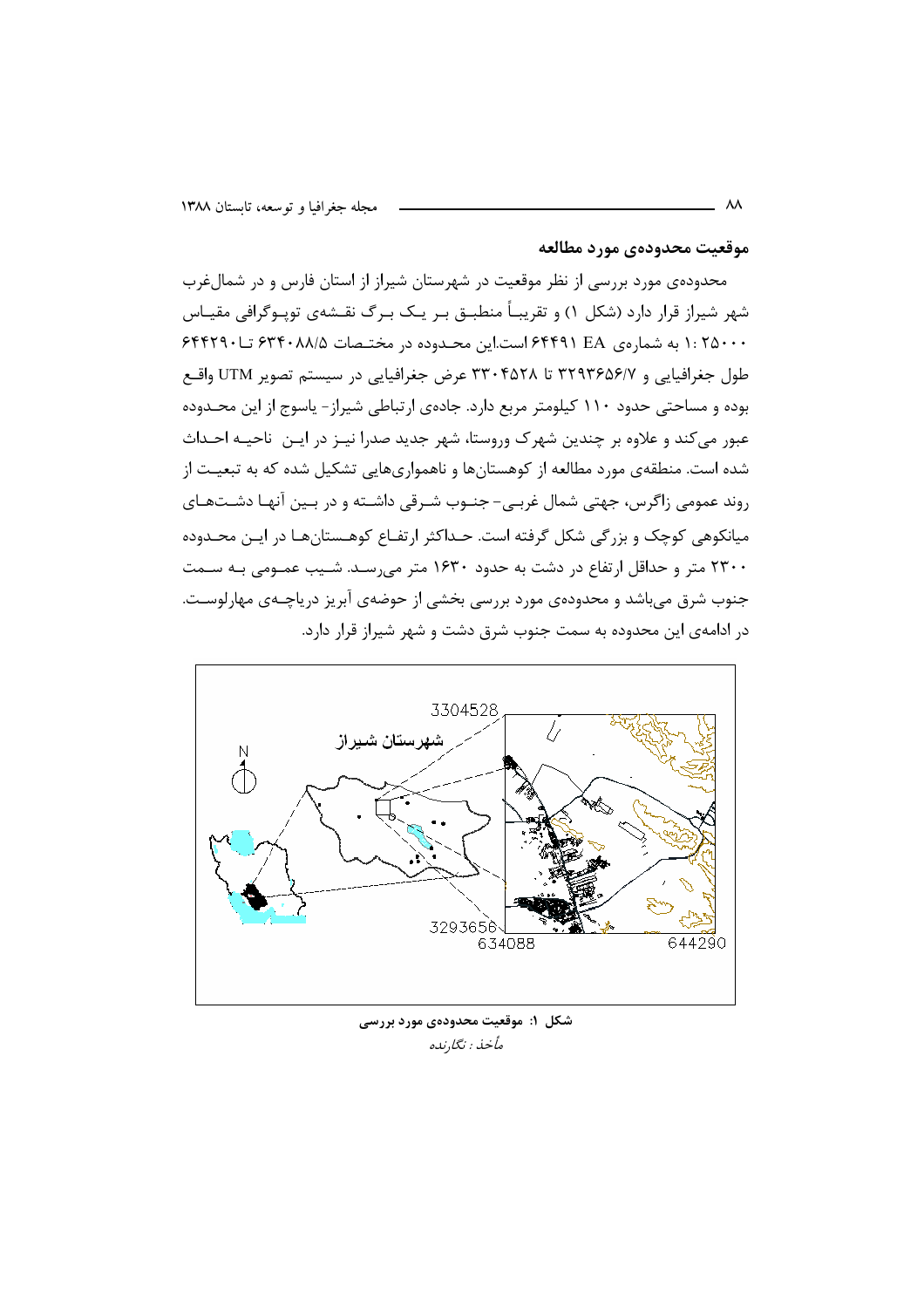#### مواد و دادهها

برای ایجاد وساخت پارامترهای توپوگرافیکی و استفاده از آنها در تحلیل و طبقهبندی زمین از نقشهی توپوگرافی محدوده به مقیاس ۱: ۲۵۰۰۰ به شمارهی S۴۴۹۱ SEA استفاده شد. در این نقشهی اولیه با فرمت DWG، ابتدا ارتفاع منحنبی میـزانهـا وارد گردیـد و پـس از انجـام اصلاحات لازم، عملیات ساخت توپولوژی در نرمافزار کدمپ<sup>۱</sup> انجام شـد، سـپس فرمـت نقـشه ابتدا به Shape تبدیل واز طریق نرمافزار آرک جی آی اس<sup>۲</sup> نقشهی مذکور با فرمت بـردار بـه نرمافزار ایدریسی منتقل گردید. در محیط ایدریسی ِ فرمت ِ نقشه به راستر آ (پیکـسل) تبــدیل شد و مدل رقومی ارتفاعی زمـین (DEM) تهیـه گردیـد (شـکل ۲ و ۳). انـدازەی پیکـسلهـا ۱۰×۱۰متـر و سیـستم تـصویر UTM بـرای نقـشه انتخـاب شـد. سـپس سـایر پارامترهـای توپوگرافيكي يعني ارتفاع (متر)، شيب (درصد)، جهت دامنه (درجه)، انحناي پروفيل و انحنــاي پلانی متریک (هر دو به رادیان در ۱۰۰ متر) از مدل رقومی ارتفاعی زمین استخراج شد.

ارتفاع، بيانگر بلندي هر پيكسل بر حـسب متـر نـسبت بـه سـطح درياسـت. شـيب ميـزان میانگین شیب در هر پیکسل بر مبنای درصد و جهت دامنه بر مبنای درجه، امتـداد دامنــه در جهتهای مختلف را نشان می۵هد. انحنای پروفیل معرف اندازهی تغییر شیب منحنی میزانها در طول یک مسیر جریان است. اینشاخص نشاندهندهی تغییر پتانسیل گرادیان شیب بوده و تغییرات آن شدت جریان آب و فرآیندهای حمل و رسوب را کنترل می کند.

مقادیر منفی این شاخص، شیبهای کوژ (محدب) و مقادیر مثبت آن شیبهای کاو (مقعر) را نشان می،دهد. انحنای پلانی متریک، اندازهی تغییر جهت در طـول یـک منحنـی میـزان را نشان داده و بیانگر واگرایی و همگرایی توپوگرافیکی است. مقادیر منفی این پارامتر جریانهای واڳرا ( ستيغ و خطالرأس) و مقادير مثبت آن جريان هـاي همگـرا (دروهـا) را نــشان مــ دهــد (گلانت و ويلسون ، ۲۰۰۰: ۵۶).

با توجه به اینکه هر یک از پارامترهای توپوگرافیکی و لایههای نقشهای، ارزشهـای عــددی مختلف و واحدهای اندازه گیری متفاوتی (مثل متر، درصد، رادیان) داشتند، بـرای آنکـه کلیـه دادهها استاندارد و هم مقیاس (بی بعد) شوند، از روش بی بعدسازی فازی<sup>۲</sup> استفاده شد و مقادیر کلیهی لایههای نقشهای در دامنهای بین صفر تا ۲۵۵ قرار گرفتند.

<sup>1-</sup> CAD Map

<sup>2-</sup> ArcGis 3. Raster

<sup>4-</sup> Fuzzy dimensionless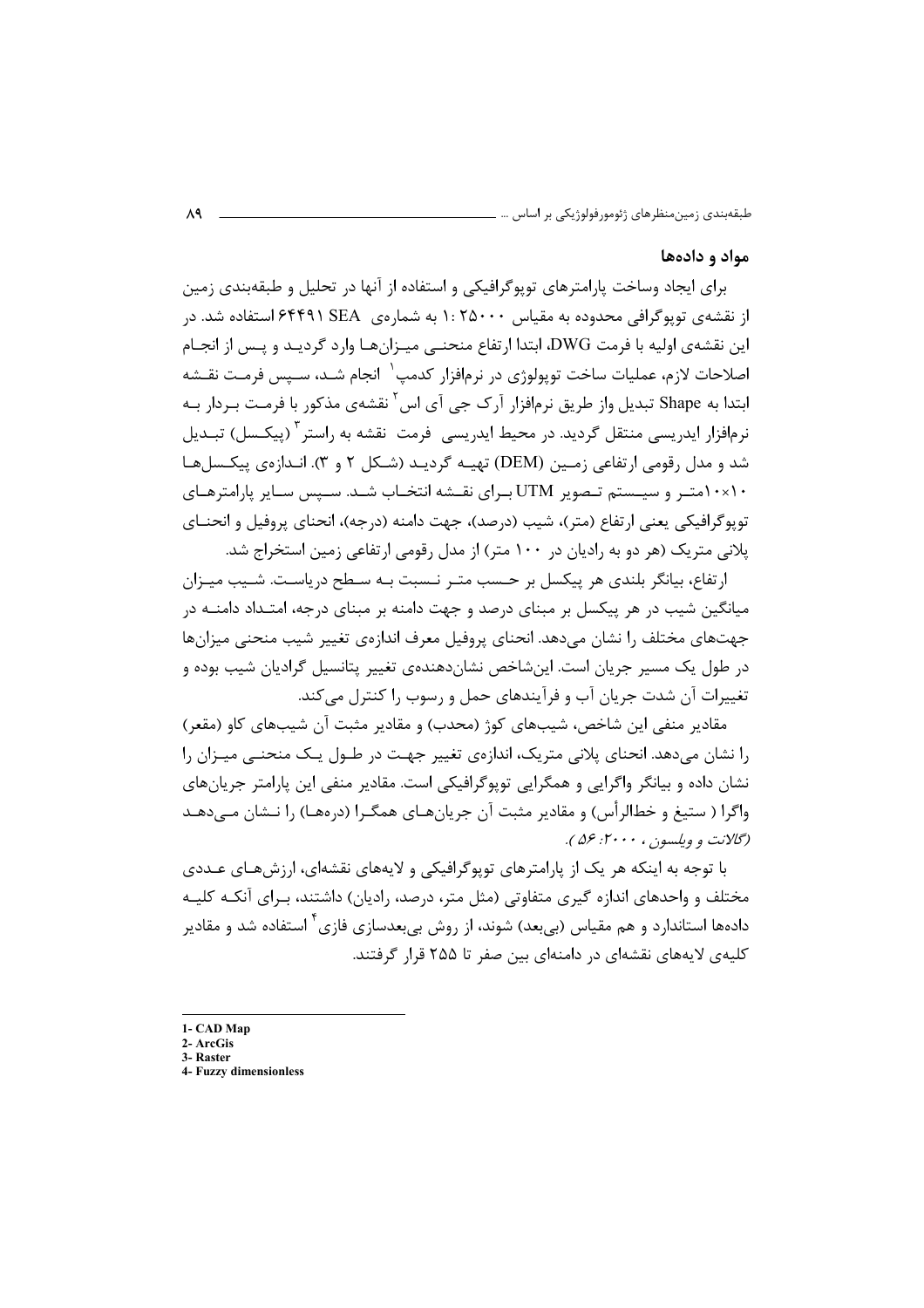روششناسی

یس از تهیهی لایههای نقشهای پارامترهای توپوگرافیکی، برای طبقهبندی زمینمنظرهـا از روش تحلیل دادههای خودسازمان بابندهی تکراری(ISODAT) استفادهشد که یکی از رایج ترین الگوريتمهاي خوشهبندي بدون نظارت ٰ است. گرچه اين الگــوريتم معمــولاً بــراي طبقــهبنــدي تصاویر ماهوارهای به کار می رود اما از آن برای سایر طبقهبندیها نیز مـیتـوان اسـتفاده کـرد. الگوریتم مذکور برای طبقهبندی دادهها، یک فرآیند خوشهبنـدی تکـراری بـا تعـداد دفعـات از پیش تعریف شده با استفاده از میانگین خوشهها در یک فضای خصیصهای چندبعدی را بهکار مي گيرد. همهي نقاط (پيکسلها) به چند خوشه تعلق مي گيرند و ميـانگين گيـريهـاي جديـد دوباره برای هر طبقه محاسبه می شود. دادهها سـیس بـا اسـتفاده از میـانگینهـای جدیـد بـه نزديكترين خوشەها باز طبقەبندى مى شوند و اين فرآيند تا آنجا ادامه مى يابد كه جابجايى بين خوشهها کمتر از آستانهی کاربر تعریف شده یا تعـداد فرآینـدهای تکـرار باشـد. پـس از انجـام طبقهبندی، نتایج آن باید بهوسیلهی کاربری که بر روی پدیده یا موضوع تحقیق شـناخت دارد تحلیل شده و معنی داری و صحت خوشهها تفسیر و تأیید شود.

طبقهبندی از طریق تحلیل دادههای خودسازمان پابندهی تکراری (ISODAT) در برنامــهی نرمافزاری ایدریسی و آرک اینفو بهوسیلهی عملگر ایزوکلاست<sup>۲</sup> اجرا می شود. ایزوکلاست بـرای طبقهبندی، یک روش خوشهبندی بهینهساز تعدیل شدهی تکراری را به کار می گیرد که تکنیک میانگینهای جابجا شونده <sup>۳</sup> نیز نامیده می شود. این روش باید چندبار تکرار شــود تــا طبقــات و خوشهها ساخته شوند. تعداد طبقات (خوشهها) و تعداد مراحل تکرار الگوریتم بهوسیلهی کاربر مشخص می شود. در این روش، فرآیند تکراری اجرای الگوریتم برای محاسبهی میانگین طبقات (خوشهها) از طریق کمینه کردن فواصل در فضای خصیصهای چندبعدی صورت می گیرد.

- 1- Unsupervised clustering
- 2. Isochist
- 3- Migrating means technique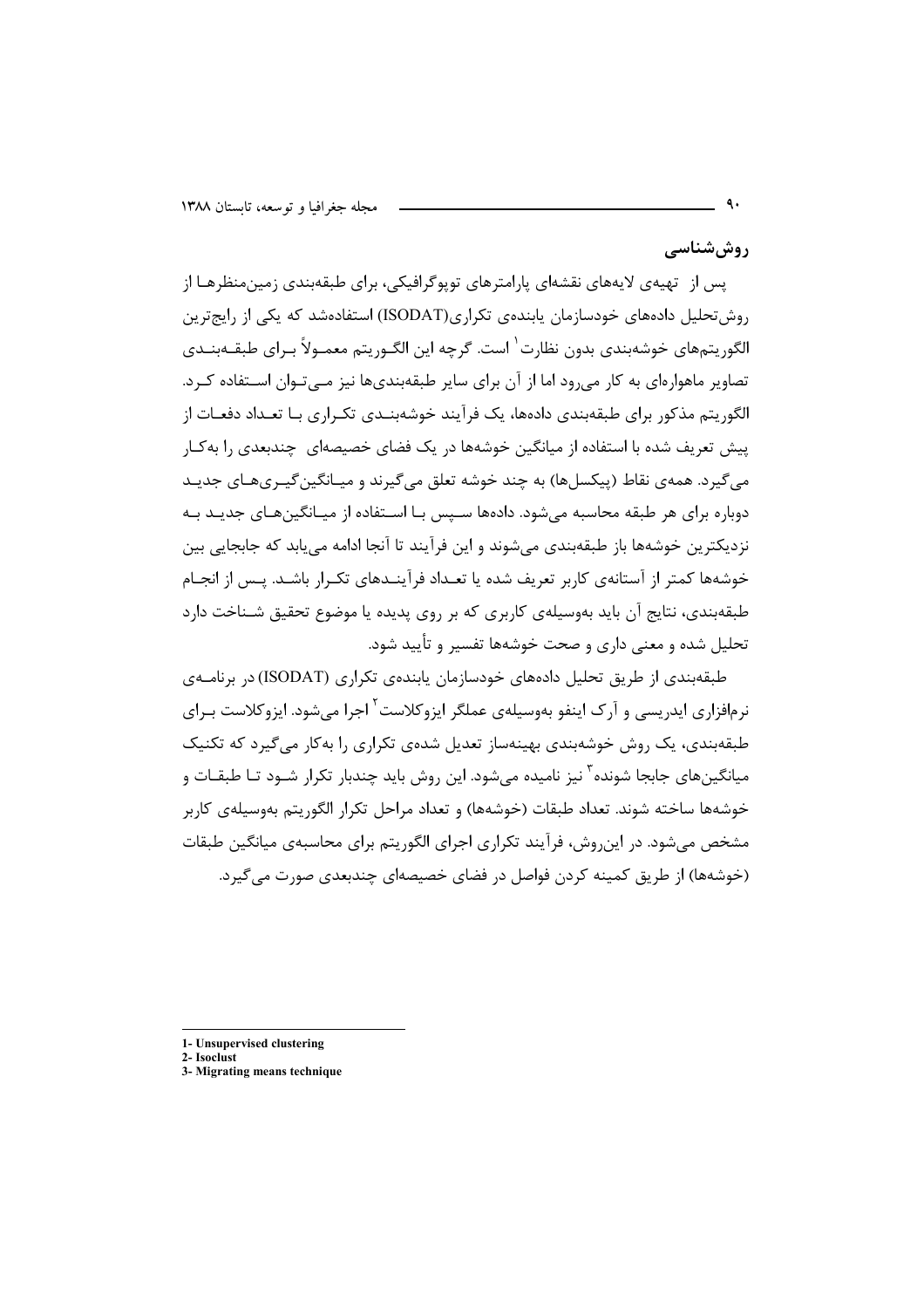

شکل ۲: نمودار مراحل و فرآیند طبقهبندی زمینمنظرها

 $\mathcal{A}$ 

i.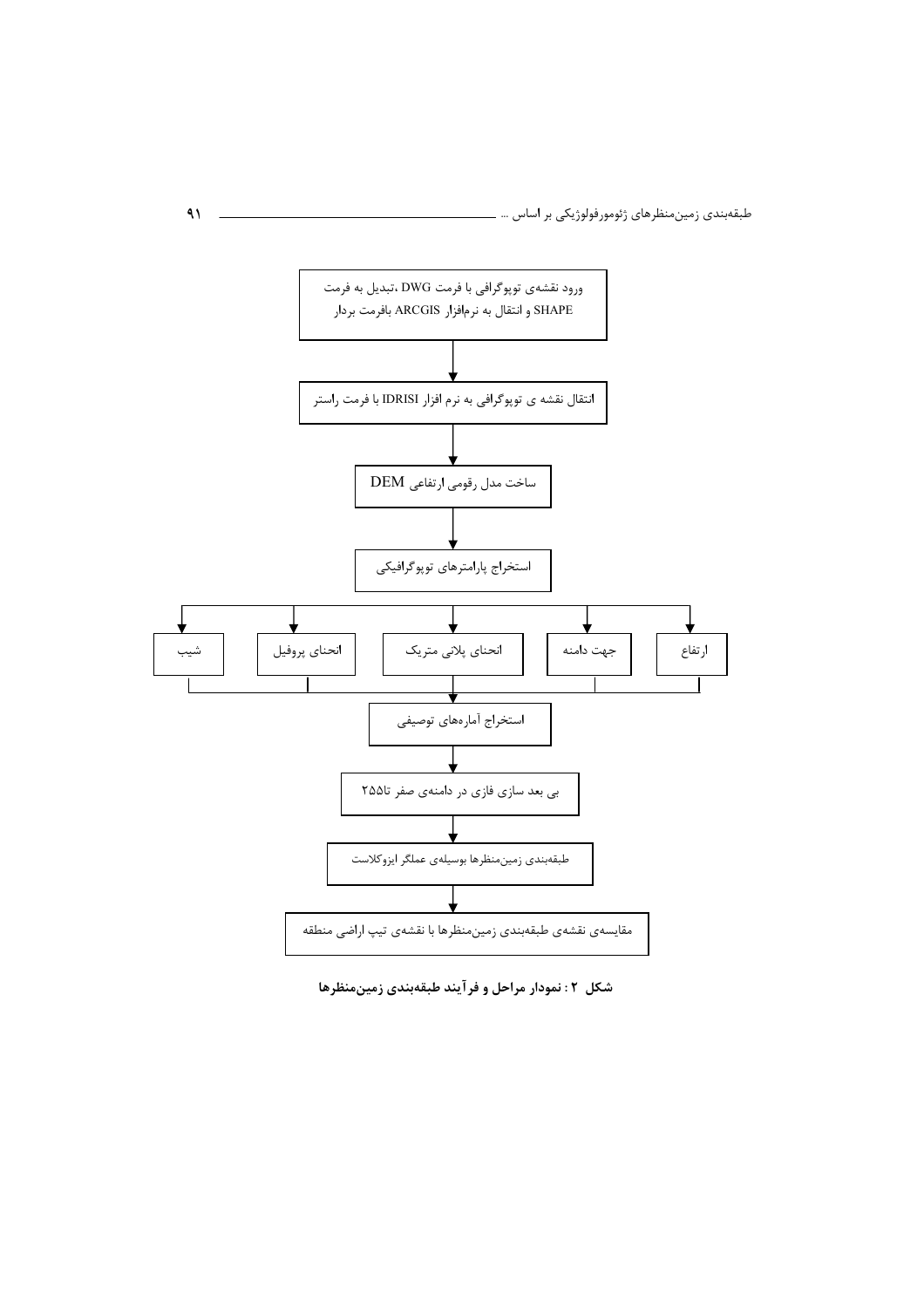

شکل ۳: بالا: مدل رقومی ارتفاعی(DEM) محدوده، پایین: طبقهبندی ارتفاعی محدوده مأخذ : نگارنده

 $\overline{\phantom{0}}$  ar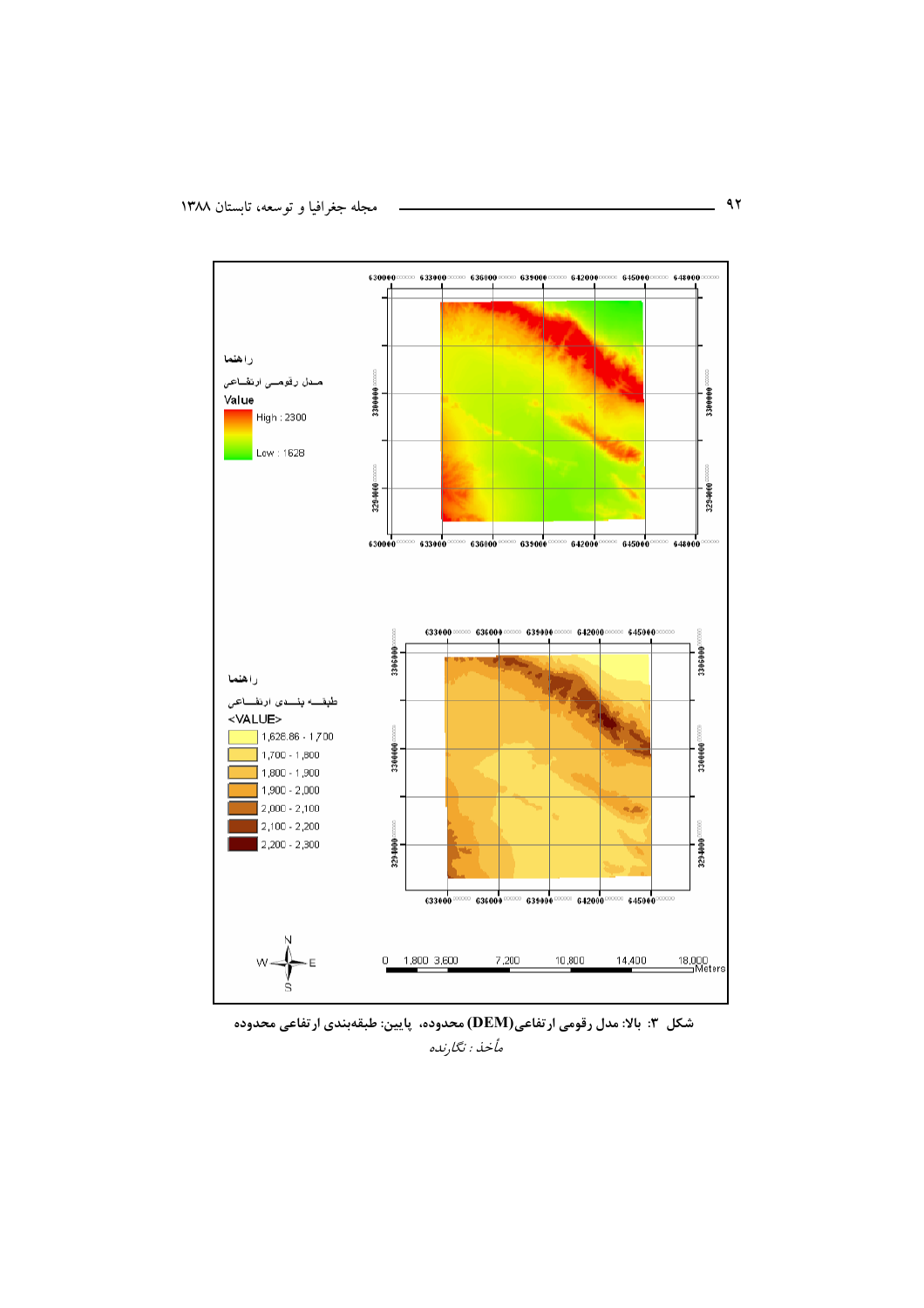ىحث

با اجرای روش تحلیل دادههای خودسازمان پابندهی تکراری( ISODAT ) در منطقهی مورد مطالعه، پنج زمین،منظر اصلی یا واحد شکلی کلان تعیین و طبقهبندی شد. نتایج طبقه بنــدی و خصوصیات میانگین پارامترهای توپوگرافیکی در هر یک از طبقات و زمین منظرها در جـدول (۲) ارایه شده و شکل (۴) نیز نقشهی طبقهبنـدی اشـکال اصـلی ژئومورفولـوژیکی بـر پایـهی روش مذکور را نشان می دهد. با مقایسه طبقهبندی به عمل آمده با تصویر مـاهوارهای منطقــه، مشاهدات میدانی و پارامترهای توپوگرافیکی هر یک از طبقات (جدول ۲) می توان هـر کـدام از طبقات را با واحدهای ژئومورفولوژیکی خاصی تطابق داد به طوری که در نهایت بر مبنای پــنج طبقه، چند زمین منظر اصلی شامل ١- کوهستانهای نـسبتاً مرتفـع ٢- مخروطـهافکنــههـا و یایکومهای مرتفع ۳- تیههای کم۱رتفاع ۴- دشت و پهنههای هموار و ۵- کومهای کـم۱رتفـاع و تپههای مرتفع بدین روش شناسایی و تفکیک شدند.

اولین طبقهی مخروطهافکنهها و پایکوههای مرتفع را نشان میدهد، ایـن طبقـه حـدود ۱۶ درصد مساحت محدوده را در بر میگیرد و به صورت نواری در حاشیهی کوهستانهـای نـسبتاً مرتفع در بخش شمال و شمال شرق و جنوب غربی محدوده گسترش دارد. میانگین ارتفاع این طبقه ۱۹۳۱ متر وشیب متوسط آن ۱۴ درصد است.

طبقهی دوم شامل کوهستانهای نسبتاً مرتفع با شیب تند است. میـانگین ارتفـاع در ایـن طبقه حدود ۲۰۸۰ متر (حداکثر ۲۳۰۰ متر) وشیب متوسط آن ۴۰درصد میباشد. ایـن طبقـه کوهستانهای نسبتاً ً مرتفع محدوده، در شمال و شمال شرق و بخش کوچکی از شرق را در بر می گیرد و ۶ درصد مساحت منطقه ۱٫ به خود اختصاص داده است.

طبقهی سوم دربر گیرندهی تیههای کمارتفاع اما با شیبتند است. میانگین ارتفاع این تیهها ۱۸۰۰ متر و شیب متوسط آنها ۳۳ درصد می باشد. این طبقه که وسعت خیلی کمــی (نزدیــک به یک درصد) دارد پراکنش زیادی داشته و عمدتاً در حاشیهی کوهستانها و پـایکوههـا دیـده مے شود.

طبقهی چهارم در واقـع پهنــهی دشــت و ســطوح همــوار را شــامل مــیشــود. ایــن طبقــه کمارتفاع ترین طبقه بوده و میانگین ارتفاع آن به ۱۷۹۵ متر می رسـد. شـیب آن بـسیار کــم و میانگینی برابر ۴ درصد دارد. ۵۸ درصد مساحت منطقه به وسیلهی این طبقه پوشـیده شـده و پراکنش آن بیشتر در جنوب، مرکز وشمال شرق محدوده دیده می شود.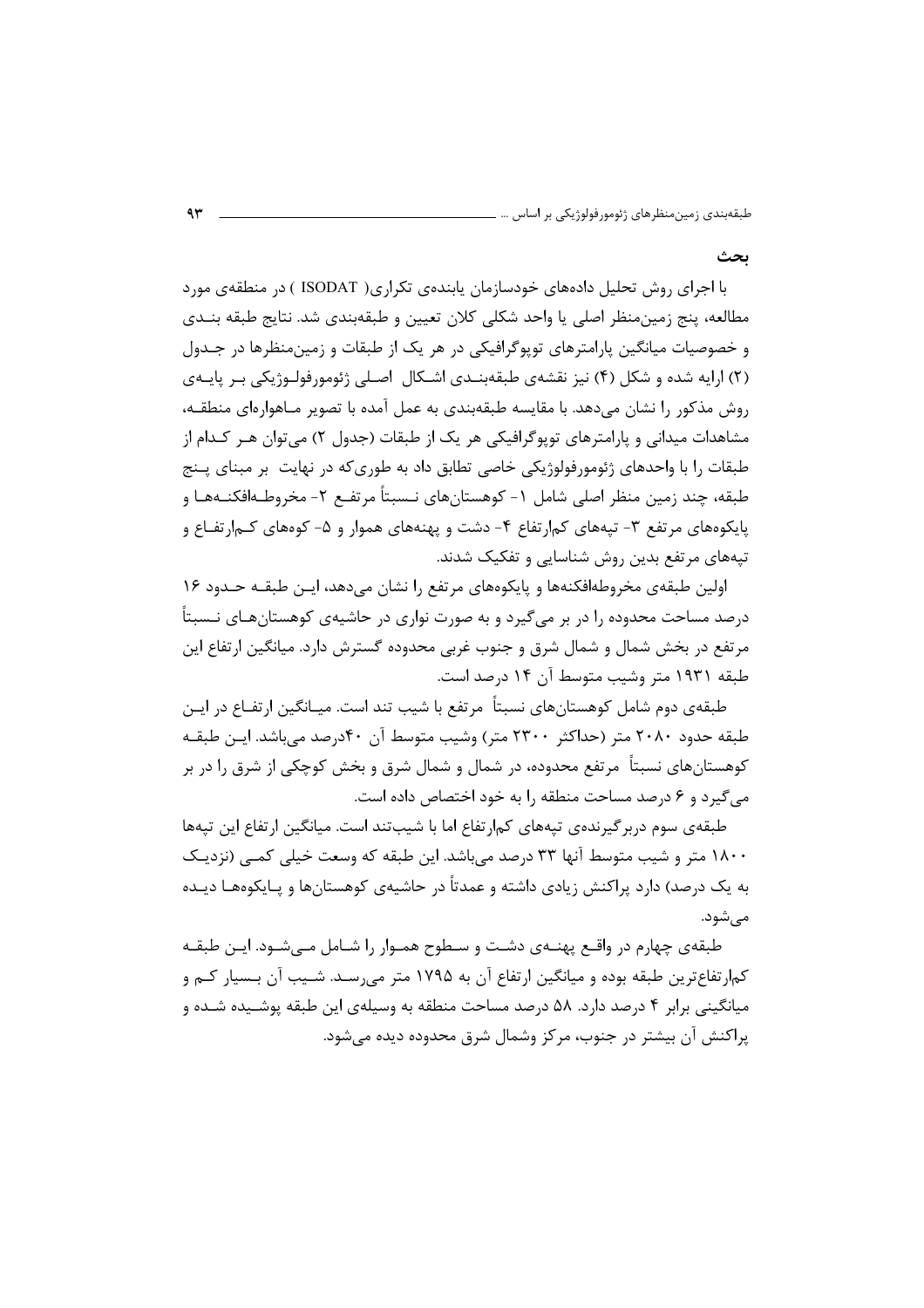آخرین طبقه مشتمل بر دو نوع ناهمواری است، این طبقه کوههای کـمارتفـاع و تیـههـای مرتفع با شیب تند را در برمی گیرد. میانگین ارتفـاع آن ۱۹۰۹ متـر و شــیب متوسـط آن ۳۳ درصد است. ۱۸/۵ درصد از سطح منطقه به وسیلهی این طبقــه پوشــیده شــده و پــراکنش آن اغلب در حاشیهی کوهستانهای نسبتاً مرتفع (طبقهی دوم) ودر داخل طبقهی مخروطهافکنــه و پایکوهها (طبقهی اول) مشاهده می شود.

جدول (٢) نشان میدهد که دو پارامتر شیب و ارتفاع، اصلیترین و مهمترین پارامترهای متمایز کننده اشکال اصلی هستند بهطوری که میانگین شیب بیش از ۳۰ درصد در کوهستانها و تیهها و شیب ۴ درصد در دشت و سـطوح همـوار جداکننـدهی دو واحـد اصـلی ارتفاعـات و دشت است. پارامتر جهت دامنه گرچه می تواند دامنههای با جهتهای متفاوت را از هم تفکیک کند اما در طبقهبندی نهایی وارد نشد زیرا باعث افزایش تعـداد طبقـات بـا منظرهـای یکـسان میشد. بررسی دادههای جهت دامنه در محدوده نشان داد که بخش اعظم دامنههـا جهتـی بـه سوی جنوب و جنوب غرب دارند (۳۶ درصد مساحت دامنهها) این موضوع بـا امتـداد و جهـت ناهمواریهای منطقه همخوانی دارد. گرچه در نقشههای اصلی انحنای پروفیل و انحنای پلانـی متریک، دامنهی دادههای این دو یارامتر از ۴- تا ۵ رادیان در ۱۰۰ متر متفاوت بود اما مقـادیر میانگین آن بر حسب هر یک از طبقات تقریباً نزدیک به صفر مـیباشـد. ایـن رقــم در انحنــای پروفیل رقمی مثبت (متمایل به دامنههـای کـاو) و در انحنـای پلانـی متریـک رقمـی منفـی (جریانهای واگرا) را نشان می۵هد (جدول ۲). با وجودی کـه نتـایج طبقـهبنـدی، ۵ طبقـهی اصلی را شناسایی کرد اما مقایسهی این ۵ طبقه با واقعیات موجـود یعنـی مـشاهدات میـدانی، بررسی نقشههای توپوگرافی و تصویر ماهوارهای منطقه نشان میدهد که بیشتر از ۵زمینمنظـر اصلی در محدوده قابـل شناسـایی اسـت. بـه عبـارت دیگـر طبقـهی اول خـود متـشكل از دو زمینمنظر یعنی مخروطـهافکنــه و پـایکوه و طبقــهی پــنجم نیــز مــشتمل بــردو زمــینمنظــر کوهستانهای کمارتفاع و تپههای مرتفع می باشد و در واقع حداقل ۷زمین منظر در این منطقـه وجود دارد. این موضوع بهوسیلهی بررسی نقشهی تیپهای ارضی (تیپهای زمین) منطقه نیـز تأييد مي شود. چنانچه نقشهى تيپهاى ارضى منطقه (نقشهى ارزيابى منابع و قابليت ارضـى) به مقیاس ۱۰۰۰۰۰ :۱ مورد بررسی قرار گیرد (مؤسسهی تحقیقات خـاک و آب وزارت جهـاد کشاورزی) مشخص می شود که ۵ تیـپ ارضـی و ۷ واحدارضـی در ایـن محـدوده شناسـایی و تفکیک شده است (شکل شمارهی ۵).

 $95$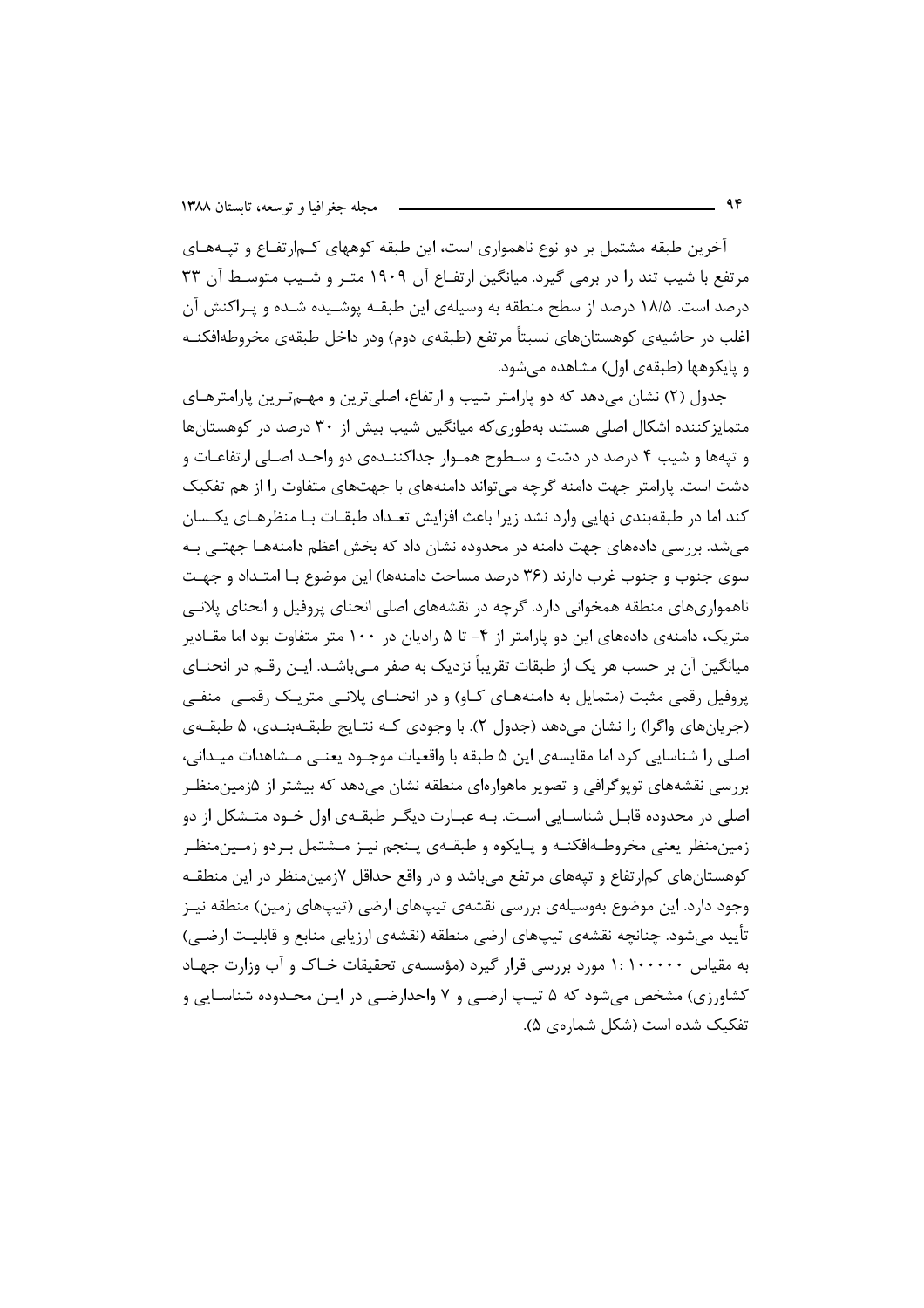

شکل ۵ : نقشهی تیپ و واحدهای ارضی منطقه مأخذ: موسسهى تحقيقات خاك وآب وزارت جهاد كشاورزي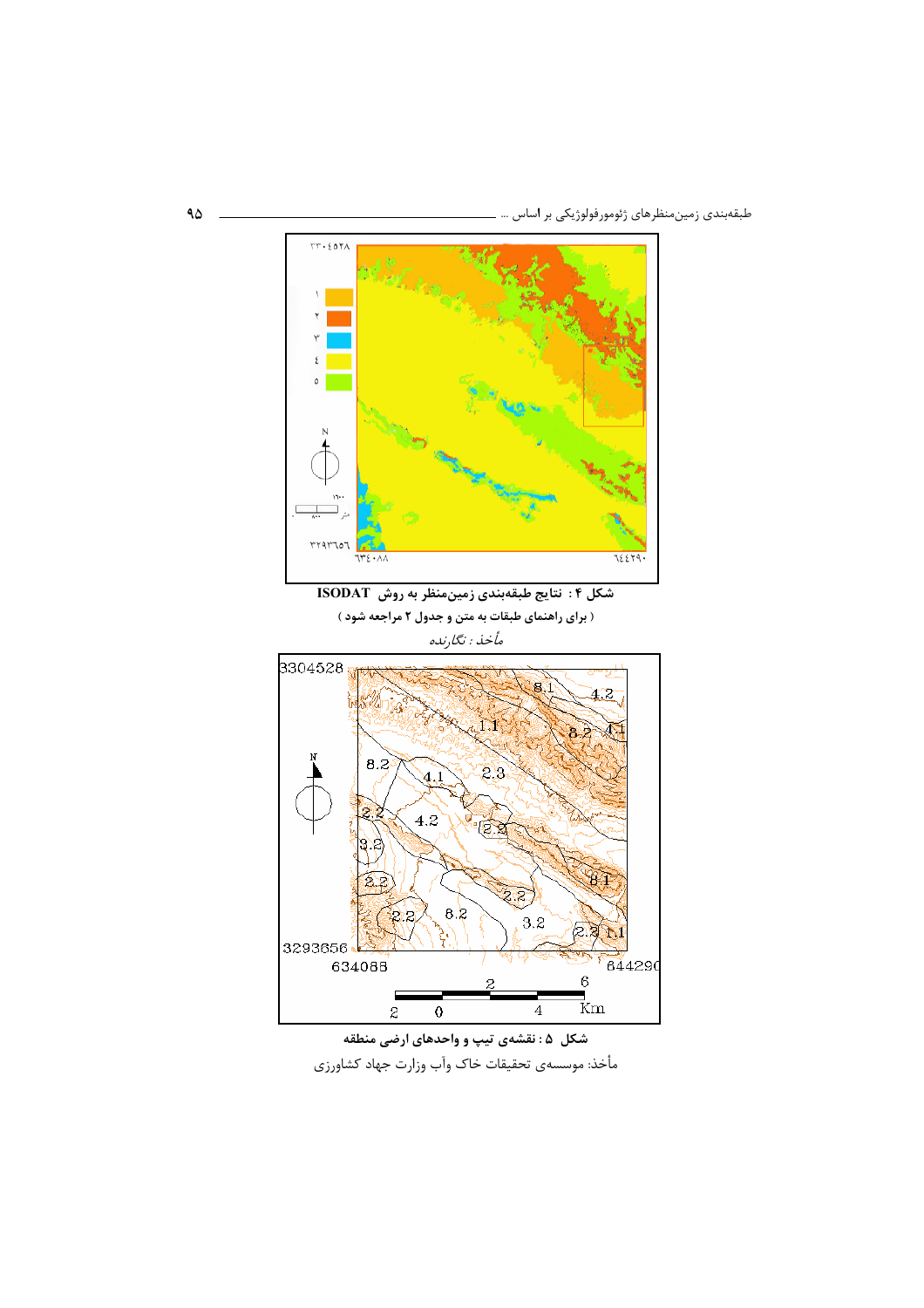با همپوشانی و مقایسهی بصری نقشهی طبقهبندی زمـینمنظـر از روشISODAT بـا نقـشهی تیپ و واحدهای ارضی منطقه میتوان نکاتی به شرح ذیل را برشمرد: ۱- در نقشهی تیپ و واحدهای ارضی محدوده عدم دقت و خطاهای زیادی در تفکیک حدود و لبههای واحدهای شکلی زمین وجود دارد کـه ایـن خطاهـا و اشـکالات عمـدتاً ناشـی از عـدم پردازش رایانهای عکـس هـوایی، خطـای اعوجـاج در عکـس۵عـای هـوایی و خطـای ترسـیم و کا, توگرافی است.

۲- گرچه طبقهبندی سیستمهای ارضی (در نقشهی تیپ و واحدهای ارضی) یک سیستم رایـج و استاندارد در مطالعات منابع طبیعی است اما شناسایی واحدهای شـکلی زمـین و نـام گـذاری آنها در سیستم مذکور بـا روش شناسـی مطالعـات ژئومورفولـوژیکی دارای تفـاوتهـایی اسـت، مسألهای که پیشتر رامشت (۱۳۷۹) نیز بدان اشاره کرده *(رامشت، ۱۳۷۹: ۲۹۴–۲۹۲*).

۳- مخروطهافکنهها و پایکوههای مرتفع در طبقــهبنــدی ISODAT کــه بخــشهــای وســیعی از شمال محدوده درحاشیهی کوهستان را در برمی گیرد، در نقشهی تیپهای ارضی تحت عنـوان دو تیپ تپهها (در شمال) و واریزههای بـادبزنی شـكل (در جنـوب غـرب) تفیـك شـده اسـت. درصورتیکه بر روی تصویر ماهوارهای و نقشههای توپـوگرافی بـه وضـوح مخروطـهافکنـههـای متعدد و پایکوهها قابل شناسایی می باشند. لذا نقشهی تیپ ارضی از این نظر دارای عـدم دقـت است.

۴- مقایسهی دو سیستم طبقهبندی نشان می دهـد کـه روش ISODAT دارای دقـت بیـشتری برای تفکیک واحدهای شکلی به لحاظ حدود و لبههاست، از سویی دیگر واحـدهای کوچـک و جزیرهای یا متداخل در یک لندفرم بزرگتر نیز به نحو بـسیار دقیــق و مشخـصی در ایــن روش قابل شناسایی و تفکیکند. درحالی که در روش تیپهای ارضی، لندفرمهای کوچک جزیرهای به سهولت قابل تمایز و تفکیک نیستند. این مسأله در مورد تیهها در داخل مخروطـه افکنــهای در شرق محدوده به وضوح قابل مشاهده است (شکل ۶). در ایــن محــدوده گرچــه واحــد بــزرگ و اصلی یک مخروطهافکنه کاملاً مشخص است اما وجود آبراهههای گیسویی متعـدد و اثـر حفـر آنها باعث ایجاد تیههایی شده که شیب نسبتاً تندی دارند. در نقشهی تیپ ارضی، این محدوده به عنوان تيهها تفكيک شده در حـالي کـه در طبقــهبنــدي بــه روش ISODAT ايـن محــدوده مخروطافکنهای است که تیههایی بهشکل متداخل و جزیرهای در داخل آن به وضوح شناسـایی و تفكيك شدهاند (شكل ۶).

۵- نکتهی دیگر قابل ذکر آن است که واحد دشـت و پهنـههـای همـوار در روش طبقــهبنــدی ISODAT تنها مشخص كنندهى واحد دشت نيست و سطوح هموار بالاي كوهستانها و تيههـا را نیز شامل مے شود.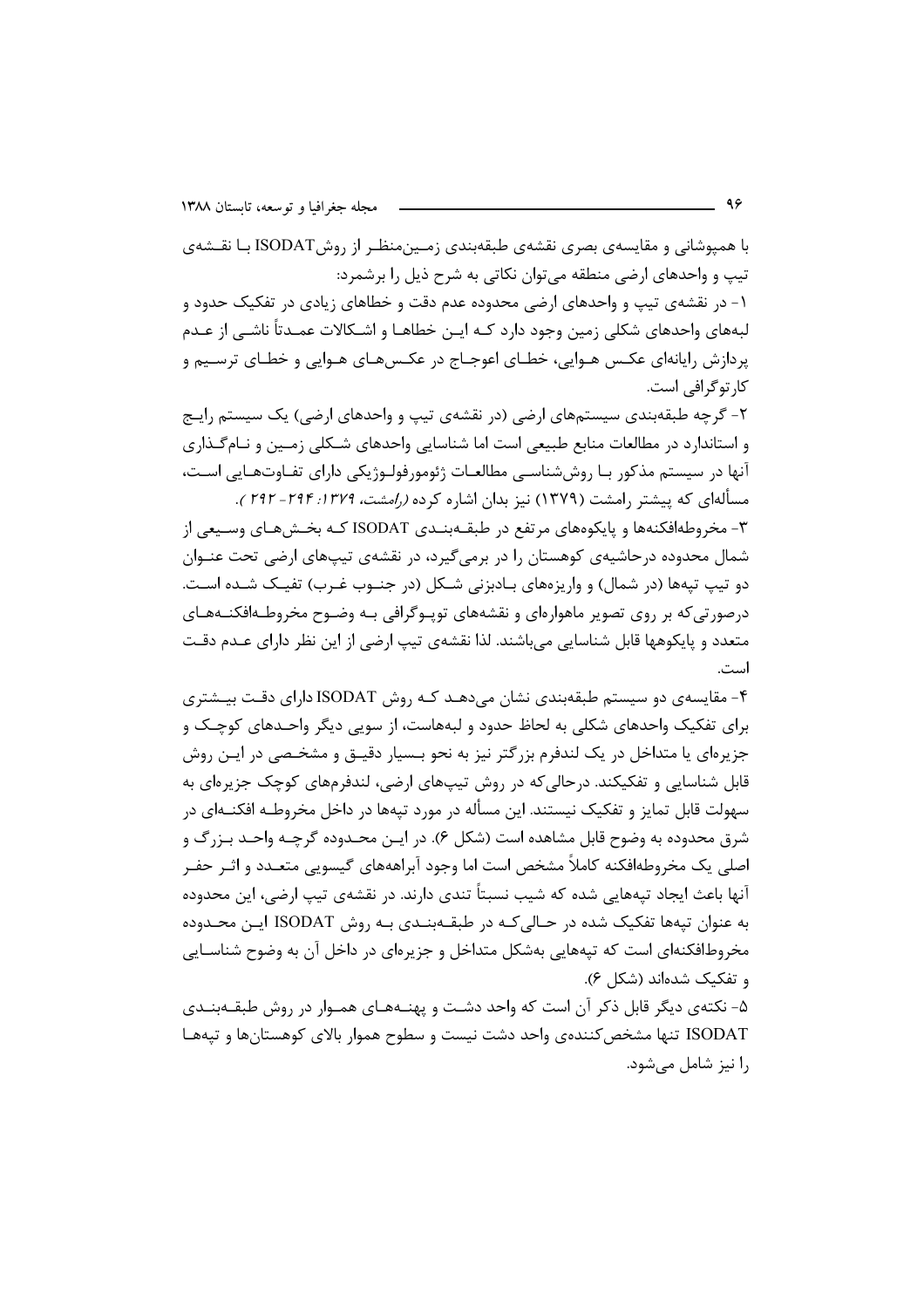

شکل ۶: تصویر بزرگنماییشدهی مخروطهافکنهی شرقی (برای راهنمای طبقات به متن و جدول ۲ مراجعه شود) مأخذ: نگارنده

### نتيجەگىرى

نتايج حاصل از طبقهبندي زمين منظر با استفاده از مـدل رقـومي زمـين و روش ISODAT و مقایسهی آن با نقشهی تیپهای ارضی منطقه نـشان مـیدهـد کـه روش ISODAT ، روش نسبتاً دقیق، سریع و آسانی برای طبقهبندی واحـدهای شـکلی زمـین اسـت.ایــن روش ضـمن داشتن سرعت بالا در طبقهبندی، دارای دقت قابل قبولی با تشخیص حدود و لبـههاسـت و بـه سهولت میتواند اشکال جزیرهای و متداخل را نیز شناسایی کند. این روش در مقایسه بـا روش تفسیر عکسهای هوایی کمهزینهتر و از نظر زمـانی نیـز کوتـاهتر اسـت. بـا ایـن وجـود دارای ضعف&ا و نقايصي نيز هست (از جمله انتخاب واحدهاي شكلي ٍ متعدد در يـك طبقــه و وجــود انحراف استاندارد بالا) که می توان با پژوهش و تجربیات بیشتر این نقایص را به حداقل رسـاند.

 $\gamma$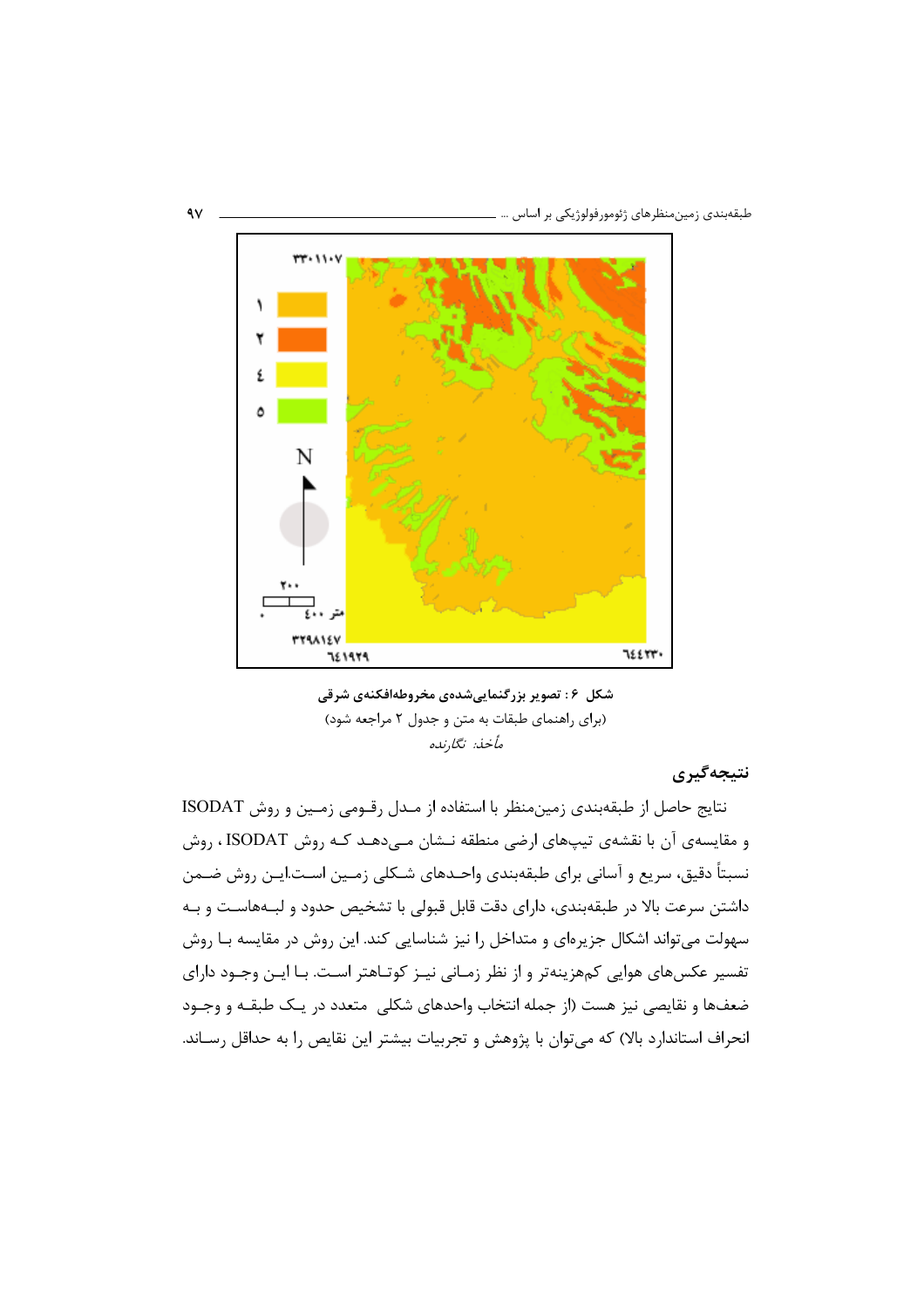به عنـوان مثـال بـا افـزايش تعـداد يارامترهـاي تويـوگرافيكي يـا بهبـود مقيـاس نقـشههـاي توپوگرافیکی، تعدیل و اصلاح تکنیکها و توسعهی روش شناسی های مربوطه می توان کـارایی و دقت این نوع طبقهبندی ,ا افزایش داد. مسلماً این روش باید در چـشمانـدازها و مقیـاس۱هـای مکانی متفاوت دیگری به کار گرفته شده، تأیید یا اصلاح شود و روششناسی های مرتبط بـا آن بهویژه در ایران توسعه یابد. ویژگی دیگر این روش طبقـهبنـدی آن اسـت کـه الگـوریتم آن بـا بستههای نرمافزاری متعددی در سیستم اطلاعات جغرافیایی قابل استفاده است. در رابطـه بـا طبقهبندی ژئومورفولوژیکی زمین میتوان از تکنیکهای دیگری نیز همچــون الگــوریتم فــازی K-means'، یک روش طبقهبندی از طریق کمینهسازی خطاهای مجموع مربعـات *(مـکبرانتـی ودی گروجتر،۱۹۹۲: ۱۶۰)* و روشهای فاصلهی چندمعیاری<sup>۲</sup> یعنـی یکپارچـهسـازی روشهـای فاصلهی متراکم با تحلیل فضایی همجواری *( دیکائو "، ۱۹۸۹: ۵۲ )* بهره جست.

| انحناي<br>پلانی<br>متریک<br>(راديان در<br>۱۰۰(متر) | انحناي<br>پروفيل<br>(راديان<br>در ۱۰۰متر) | جهت<br>دامنه<br>(درجه ) | شيب<br>(درصد)     | ارتفاع<br>( متر ) | در صد<br>مساحت             | مساحت<br>( هکتار )                | نوع زمين منظر                      | شماره<br>طبقه |
|----------------------------------------------------|-------------------------------------------|-------------------------|-------------------|-------------------|----------------------------|-----------------------------------|------------------------------------|---------------|
| $-1.5$                                             | $\cdot$ / $\cdot$ $\uparrow$ $\vee$       | ۱۸۶                     | ۱۴                | ۱۹۳۱              | 10/91                      | 1777/47                           | مخروطهافكنهها و<br>پایکوههای مرتفع |               |
| $-\cdot/\cdot V$                                   | .4.54                                     | ۱۶۶                     | $\mathfrak{r}$ .  | ۲۰۷۹              | 9/51                       | 919/51                            | كوهستان هاى<br>نسبتأ مرتفع         | ۲             |
| $-\cdot/\cdot\Delta$ ۶                             | $\cdot$ / $\cdot$ $\land$ 9               | ۱۶۵                     | ٣٣                | ۱۸۰۰              | $\cdot/9$                  | $\lambda \cdot \cdot / \lambda$ ۹ | تپههای کم ارتفاع                   | ٣             |
| $-1$                                               | $\cdot/\cdot\cdot$ ۶۵                     | ۱۴۴                     | $f/\tau$          | ۱۷۹۵              | $\Delta\lambda/\Upsilon$ 9 | 5597/17                           | دشت و پهنههای<br>هموار             | ۴             |
| $-1.001$                                           | $\cdot$ / $\cdot$ $\Delta V$              | ۱۷۱                     | $\tau\tau/\gamma$ | ۱۹۰۹              | ۱۸/۵۲                      | $Y \cdot Y \cdot (A)$             | كومهاى كمارتفاع<br>و تپههای مرتفع  | ۵             |

جدول ۲ : ویژگیهای هریک از طبقات زمین منظر و میانگین پارامترهای توپوگرافیکی در هر یک از آنها

مأخذ: نگا,نده

- 1- Fuzzy K- means algorithm
- 2- Multivariate distance methods
- 3- Dikau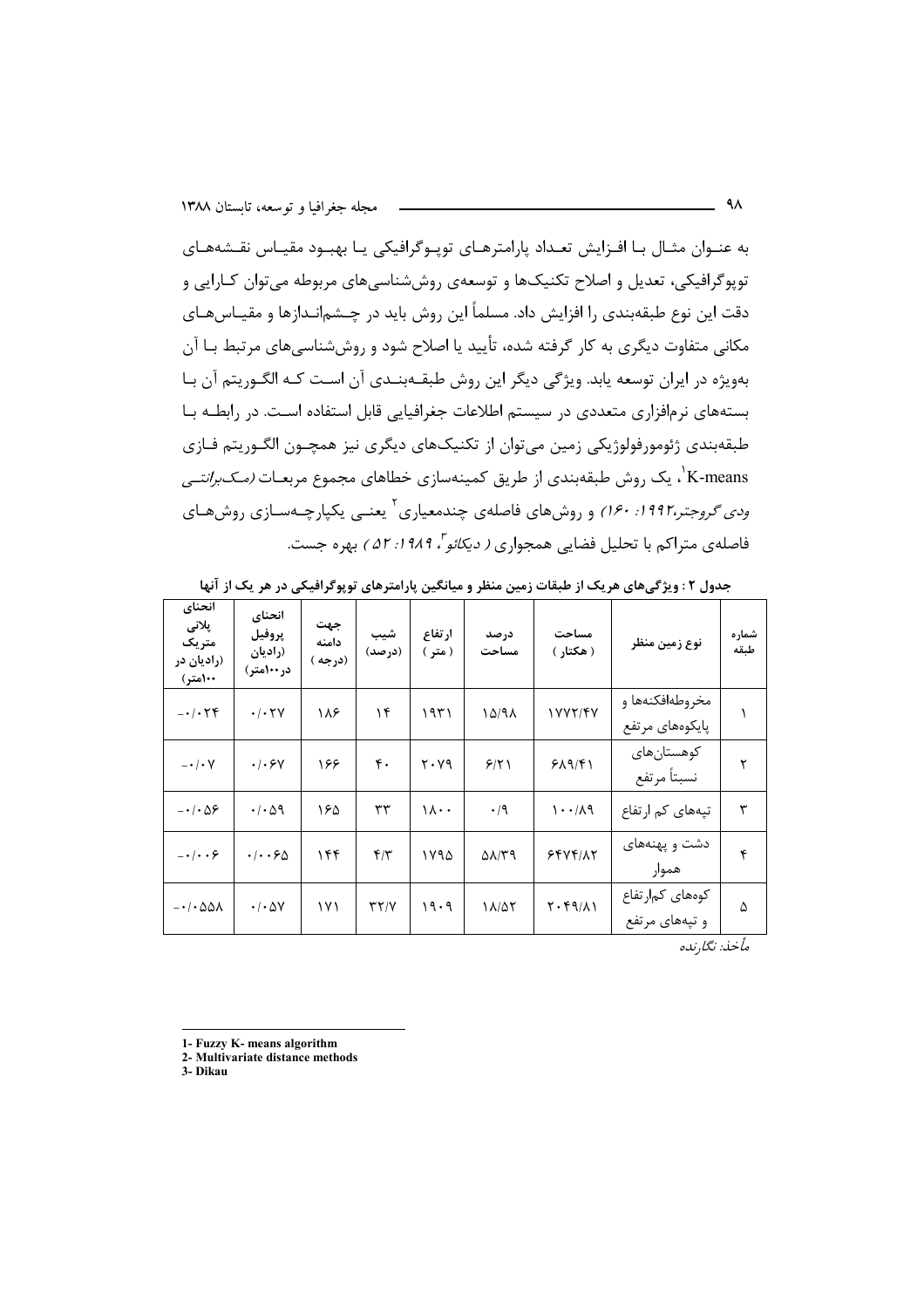# منابع و مآخذ

- ۱- ۱٫مشت، محمدحسین (۱۳۸۴). نقشههای ژئومورفولـوژی، نمادهـا و مجازهـا، چـاپ اول. تهـران. انتشارات سمت.
- ۲- رامشت، محمدحسین و سیف، عبـدا... (۱۳۷۹). جغرافیـای خـاکـهـا، ویـرایش سـوم. انتـشارات دانشگاه اصفهان.
- ۳- نقشهی توپوگرافی مقیاس ۱: ۲۵۰۰۰ منطقه،شمارهی SEa (۶۴۴۹۰سازمان نقشهبرداری کشور.
- ۴- نقشهی ارزیابی منابع و قابلیت اراضی منطقهی شیراز. (بی تا). مقیـاس ۱۰۰۰۰۰ : ۱. مؤسـسهی

## تحقیقات خاک وآب وزارت جهاد کشاورزی.

- 5- Dikau, R (1989) "The application of digital relief model to landform analysis in geomorphology in three dimensional applications in geographic information systems", edited by raper.(London:taylor & francis).
- 6- Evans, I. S (1980) ."An integrated system of terrain analysis  $\&$  slope mapping". Zeitschrift fur geomorphologie supplement band, 36.
- 7- Frederiksen, P, et al. (1985) "A review of current trends in terrain modeling". ITC Journal 2:101-106.
- 8- Gallant, J. C & Wilson, J. P (1996) "TAPES-G:a grid-based terrain analysis program for environmental sciences", computer  $\&$  geosciences.22(7).
- 9- Gallant, J.C & Wilson, J. P (2000a). "terrain analysis : principles applications", edited by J.C. Gallant. (New York: John wiley & sons).
- 10- Gallant, J.C & Wilson, J. P (2000b) "Primary Topographic Attributes in terrain analysis: principles & applications". New York: John Wiley & Sons.
- 11- Giles, P. T (1988) "Geomorphological signatures : classification of aggregated slope unit objects from digital elewation  $\&$  remote sensing data". Earth surface processes  $\&$ landforms.20:581-594.
- 12- IDRISI for windows soafware (wersion 3.2). (2000) help menu. ISOCLUST operation. clark university.
- 13- Irvin, B.J.et al. 1997. "fuzzy &isodata classification of landform elements from dijital terrain data in pleasant valley, Wisconsin . Geoderema, 77:137-154.
- 14- Jenson, S.K. & Domingue, J.O., 1988. "Extracting topographical structure from digital elevation data for geographic information system nalysis" photogrametric enginering & remote sensing,  $54(11)$ .
- 15- Klingseisen, B (2004) " GIS based generation of topographic attributes for landform classification". PhD Thesis, university of Applied Sciences. School of Geohnformation, Karnten, Germany.
- 16- McBratney, A.B., deGruijter, J.J., 1992. A continuum approach to soil classification by modified fuzzy k-means with extragrades. Journal of Soil Science 43, 159-175.